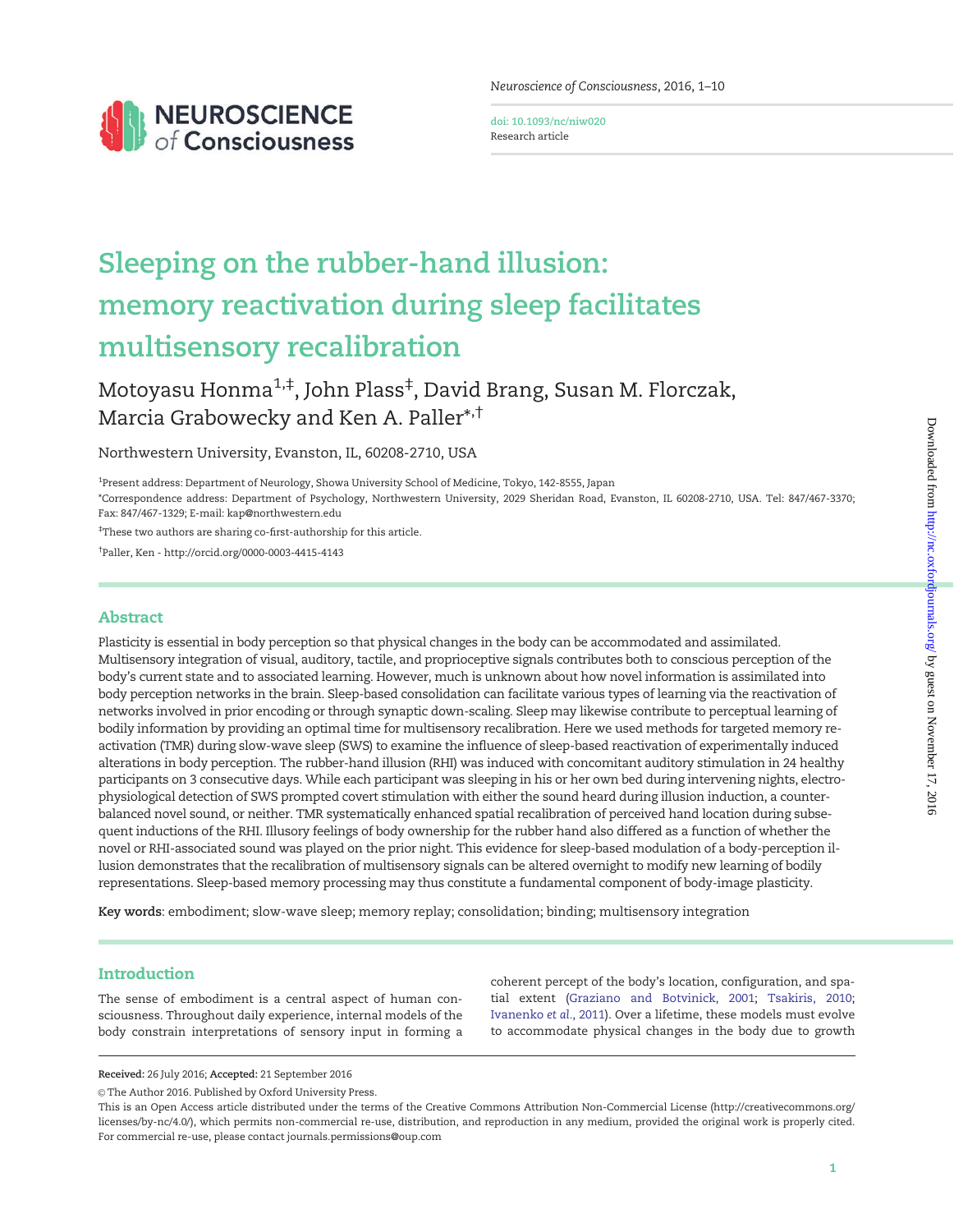[\(Visser](#page-9-0) et al., 1998; Ishak et al.[, 2014\)](#page-8-0), injury and medical intervention [\(Ramachandran and Hirstein, 1998](#page-8-0); [Dominici](#page-8-0) et al., [2009\)](#page-8-0), or biological events such as puberty (Rogol et al.[, 2000\)](#page-8-0) or pregnancy ([Franchak and Adolph, 2013\)](#page-8-0). Over shorter timescales, neural representations of the body strategically adapt to changing behavioral demands, such as tool use ([Maravita and](#page-8-0) [Iriki, 2004](#page-8-0)). These situationally optimized body representations are also learned and refined over time. However, much is unknown about how novel information about the body is acquired and maintained.

On the timescale of perception and action, a dynamic integration of visual, tactile, and proprioceptive information is fundamental to determining which parts of the sensory environment are identified as parts of the body ([Blanke, 2012](#page-7-0); [Ehrsson, 2012](#page-8-0)). For example, in the rubber-hand illusion (RHI), viewing an artificial hand that is touched synchronously with tactile stimulation of one's own hand causes the artificial hand to be perceived as if part of one's own body ([Botvinick and](#page-7-0) [Cohen, 1998](#page-7-0)).

The RHI also induces a recalibration between the spatial alignment of visual and proprioceptive cues, resulting in a distortion of the perceived spatial location of the observer's real hand when not in view [\(Longo](#page-8-0) et al., 2008). Multisensory recalibration is a general process in which the spatial or temporal alignment of auditory, visual, and tactile signals is updated to accommodate a spatial ([Recanzone, 1998\)](#page-8-0) or temporal ([Van der](#page-9-0) Burg et al[., 2013](#page-9-0)) offset between the senses (for a review, see [Chen and Vroomen, 2013](#page-8-0)). Recalibration occurs extremely quickly, within a short experimental session or even from one trial to the next [\(Wozny and Shams, 2011;](#page-9-0) [Van der Burg](#page-9-0) et al., [2013](#page-9-0)), and persists over time if there is no competing recalibration. In real-world contexts, temporal or spatial recalibration is typically extinguished shortly after training due to competing information from the environment. However, because the prolonged maintenance of visuo-proprioceptive recalibration is critical to tool-usage and body-image updating, a comprehensive understanding of how recalibrated representations are learned is needed, as are methods of selectively enhancing this learning.

One candidate mechanism that might contribute to the neural assimilation of recalibrated body representations is sleepdependent memory consolidation. Sleep-dependent consolidation can facilitate both the selection of important information for storage ([Fischer and Born, 2009](#page-8-0); [Wilhelm](#page-9-0) et al., 2011) and the integration of novel information into existing neural representations (e.g., [Tamminen](#page-9-0) et al., 2010; [Lewis and Durrant, 2011](#page-8-0); [Stickgold and Walker, 2013](#page-9-0)). Consolidation during sleep promotes long-term storage of valuable information by selectively reactivating networks that previously encoded important experiences [\(Diekelmann and Born, 2010;](#page-8-0) [O'Neill](#page-8-0) et al., 2010; [Born](#page-7-0) [and Wilhelm, 2011](#page-7-0)). Sleep may provide an optimal time for neural assimilation of bodily information because decreased bodily demands might reduce network interference between consolidation and ongoing body perception.

Targeted memory reactivation (TMR) using covert sound or odor cues during slow-wave sleep (SWS) can influence sleepdependent consolidation by reactivating specific memories that may not have otherwise been selected for preferential processing ([Oudiette and Paller, 2013\)](#page-8-0). Auditory TMR can improve visuospatial learning [\(Rudoy](#page-8-0) et al., 2009; [Oudiette](#page-8-0) et al., 2013; [Creery](#page-8-0) et al., 2015), verbal learning [\(Fuentemilla](#page-8-0) et al., 2013; [Schreiner and Rasch, 2015\)](#page-9-0), unlearning of social bias (Hu [et al.](#page-8-0), [2015\)](#page-8-0), and sensorimotor skill learning [\(Antony](#page-7-0) et al., 2012), demonstrating a causal role for sleep-based reactivation in the consolidation of these types of information. Whereas body perception may rely partially on visuospatial and sensorimotor processing similar to that known to be enhanced by TMR [\(Andersen, 1987](#page-7-0); [Graziano](#page-8-0) et al., 1994), no research to date has directly examined the role of sleep-based reactivation in the implicit learning that subserves body perception.

We used auditory TMR to reactivate memories of multisensory recalibration induced by the RHI. If body perception changes are reactivated during sleep, then TMR might affect the extent to which they influence subsequent perception. On one hand, TMR might strengthen the RHI during subsequent inductions by facilitating the assimilation of RHI information into body perception networks. On the other hand, TMR might decrease illusion strength by stabilizing prior body representations [\(Honma](#page-8-0) et al., 2014). If sleep is not relevant for learning with respect to body perception, then TMR would have no effect.

# Methods

#### Participants

Twenty-four young healthy adults (mean  $age = 20.1$  years; 18 females) were compensated for their participation (US\$40). They reported no history of drug or alcohol abuse, and no neurological or psychiatric disorders. They all had normal sleep screening test results (Buysse et al., 1989; Pittsburgh Sleep Quality Index; mean  $score = 4.11$ ,  $SEM = 0.35$ ). The Northwestern University Institutional Review Board approved the study protocol, and all participants provided written informed consent.

#### Procedure

#### Design

The RHI was induced once a day for three consecutive days. In each session, participants repeatedly indicated their subjective feeling of bodily ownership of the rubber hand and the perceived location of the stimulated hand while it was out of sight. In synchrony with illusion induction, one of two sounds was presented (counterbalanced across participants in each group). During the two intervening nights, participants were covertly presented with either the same sound that they heard during illusion induction, the other sound, or neither sound.

The procedure was designed to assess effects of TMR by comparing sleep cueing with sounds associated with RHI induction to sleep cueing with sounds not associated with RHI induction. Accordingly, equipment for sound presentation during sleep was set up in an identical way on all nights, but without participants knowing whether or not the RHI sound would be presented. They were merely told that sounds superimposed on white noise may play without their knowledge during deep sleep. We thus compared RHI effects on the day after sleep with the associated sound (TMR condition) to RHI effects on the day after sleep with the novel sound.

In a crossover design, participants were randomly assigned to the TMR-1 group or the TMR-2 group. In the former case, participants had TMR on the first night and novel-sound stimulation on the second night ( $n = 8$ , 6 females, mean age = 20.0). In the latter case, participants had novel-sound stimulation on the first night and TMR on the second night ( $n = 8$ , 6 females, mean  $age = 20.1$ ). This contrast effectively dissociated TMR effects from possible effects of repeated stimulation. In order to observe the effects of repeated stimulation in the absence of any sound stimulation during sleep, we included an additional group (no-sound condition;  $n = 8$ , 6 females, mean age = 20.5).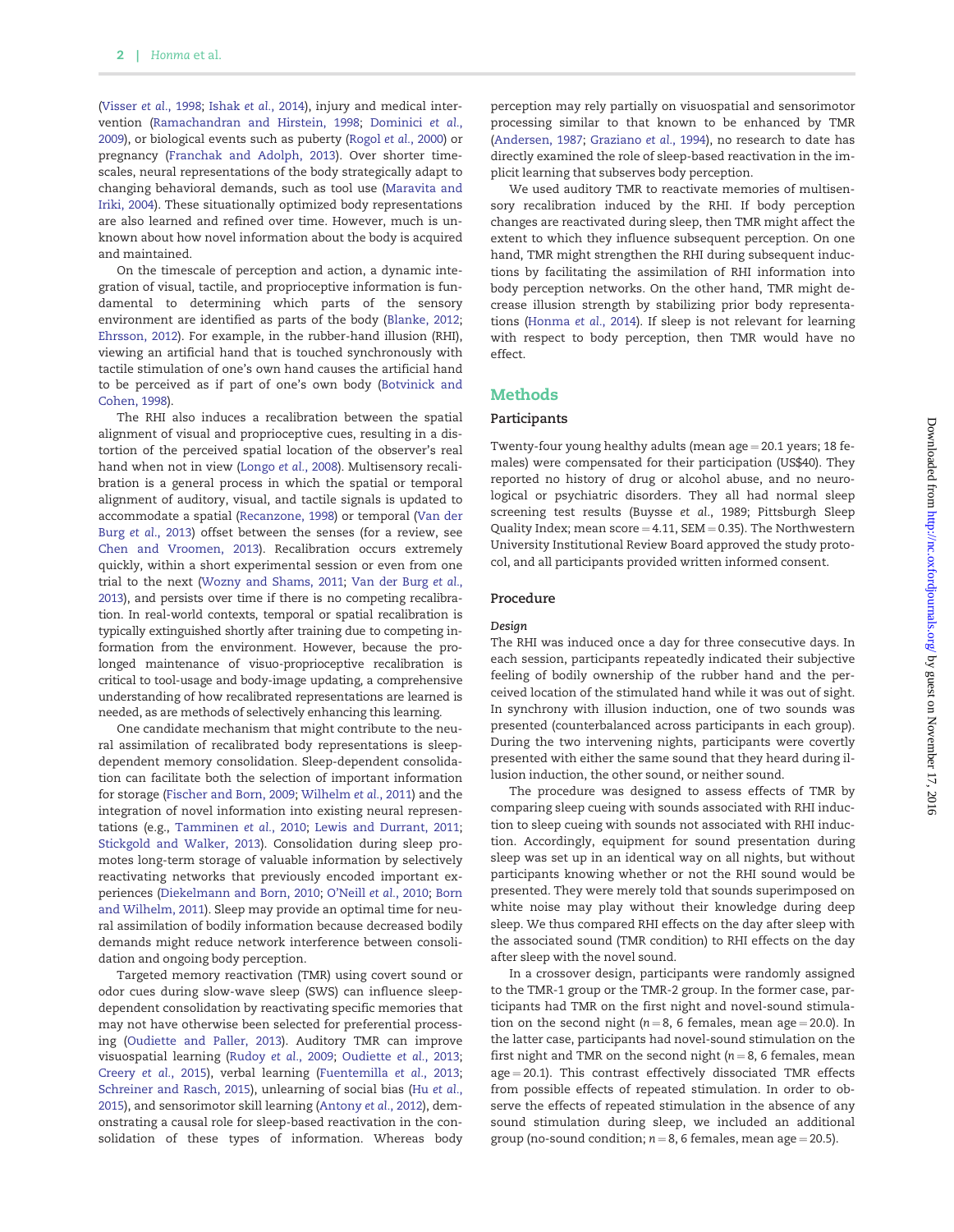#### RHI induction and measures

Figure 1 shows a schematic experimental setup. The participant sat at a table and placed his or her head on a chin rest that was adjusted to a comfortable height. The left hand was positioned so that the tip of the middle finger rested on a point marked on the table. The participant was asked to hold the hand still in this position. A standard artificial hand was placed to the right of the participant's left hand, with the wrist area wrapped in a towel that extended below the edge of the table, so that the artificial hand could conceivably be connected to the participant's body from the participant's point of view. The distance from the middle finger of the left hand to the middle finger of the rubber hand was 150 mm. A partition prevented the participant from viewing his or her own left hand from the position of the chin rest, and the partition was positioned at the midpoint between the real and rubber hands.

Participants were instructed to attend to the rubber hand throughout the RHI induction. The experimenter used two small paintbrushes to stroke the participant's hand and the rubber hand simultaneously and in synchrony with 150 repeated sounds. Two unusual sounds were created from frequencymodulated pure tones for this purpose (available as [Supplementary Data](http://nc.oxfordjournals.org/lookup/suppl/doi:10.1093/nc/niw020/-/DC1)). Each sound lasted 1 s and was presented with a 1-s inter-stimulus interval. Sound presentations (40 dB) were counterbalanced, such that one sound was used for half of the participants and the other sound for the remaining participants. Each time the sound played, a stroke was applied from the base of the middle finger to the tip of the middle finger.

Each session began and ended with a test of participants' perception of hand location. The right hand was used to indicate the perceived location of the middle finger of the left hand. The task was to draw a straight line under the desk (on a piece of paper affixed there) from the tip to the base of the finger while viewing the rubber hand. This provided a measure of the extent to which the perceived location of the left hand shifted toward the rubber hand, a feature of the RHI known as "proprioceptive drift."

Participants reported on subjective ownership of the rubber hand before RHI induction (immediately after the first handlocation test), and 10 additional times during 5-s breaks after every 15 sound-stroke stimulations. A visual analog scale was provided, with "no feeling" indicated at the left of a 100-mmlong horizontal line and "strong feeling" at the right. Participants used their right hands to draw a vertical mark on the line to indicate their subjective feeling of the extent to which the rubber hand seemed like part of their own bodies. Scores were calculated on a 100-point ownership scale where 0 represented "no feeling" and 100 represented "strong feeling."

#### Auditory stimulation during sleep

Participants received direct instructions and a demonstration of the electroencephalographic (EEG) recording methods, so that sleep monitoring could be carried out in the home. They brought home a sleep-monitoring system (Sheepdog Sciences, Inc.) that included a laptop computer equipped with sleepmonitoring hardware and software, some of which was adapted from the Zeo personal sleep system. The computer was set up near the bed, and the participant prepared for their own recordings just prior to sleep.

First, they cleaned an area on the forehead with an alcohol pad. Then, three sensors (single-use silver/silver-chloride electrode on a foam sticker) were snapped into a battery-powered wireless transmitter and filled with electrolyte (signa gel). The paper backing on each sensor was removed to reveal the



Figure 1. Experimental paradigm. (A) During the RHI-induction session, the participant's head was held stationary on a chin rest, the participant's left hand was obscured from view by a partition, and a realistic life-sized rubber left hand was placed 150 mm to the right of the participant's left hand. A speaker was placed on the table to the right of the participant. Two small paintbrushes were used to stroke the rubber hand and the left hand simultaneously. (B) In each experimental group, there was an RHI-induction session each day for 3 days. In the TMR-1 and TMR-2 groups, a sound was played during SWS on the first and second night, as depicted by the ovals (either the sound used during illusion induction, A, or the other sound, B). The third group received neither sound during sleep. See text for further details.

adhesive surface, and then the sensors were affixed on the forehead at locations corresponding roughly to three locations near Fpz of the international 10–20 system (one ground, one active, and one reference electrode). Single-channel EEG was transmitted wirelessly to a receiver connected to the computer, so that 30-s epochs could be classified based on time-domain and frequency-domain characteristics of the signal [\(Shambroom](#page-9-0) et al.[, 2012\)](#page-9-0). Classification was achieved using an algorithm optimized via an artificial neural network trained to maximally reflect determinations made by a human sleep scorer using conventional guidelines for laboratory polysomnography [\(Rechtschaffen and Kales, 1968\)](#page-8-0). Auditory stimuli were presented at 5-s intervals whenever the classification algorithm detected SWS. Therefore, the amount of auditory stimulation depended on the amount of SWS each night. However, there were no systematic differences in the amount of auditory stimulation during the TMR and novel sound conditions (see below).

Prior assessments have found moderate to high overall agreement between classification with the Zeo system and full polysomnography [\(Griessenberger](#page-8-0) et al., 2012; [Shambroom](#page-9-0) et al., [2012;](#page-9-0) [Tonetti](#page-9-0) et al., 2013; [Cellini](#page-7-0) et al., 2015). Our procedures corresponded to those of the Zeo system except that we used electrolyte-filled electrodes in place of the Zeo dry electrodes. Importantly, the Zeo system has been found to be conservative in its detection of SWS [\(Griessenberger](#page-8-0) et al., 2012; [Tonetti](#page-9-0) et al., [2013\)](#page-9-0), and to score as SWS only 3–5% of epochs scored as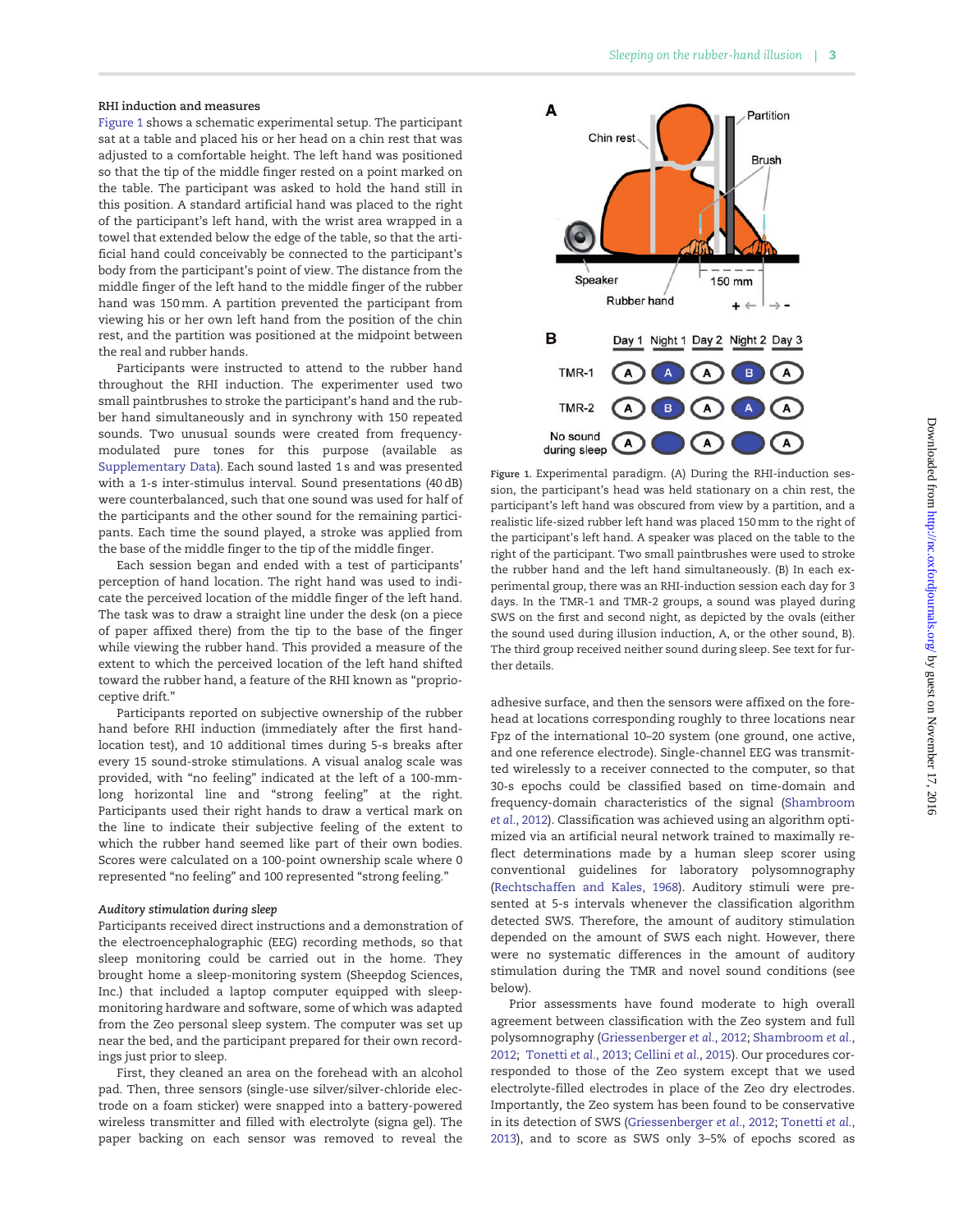<span id="page-3-0"></span>

Figure 2. Successful RHI induction. (A) Ownership ratings showed little feeling of subjective ownership at measurement 1 (prior to RHI induction) and a steadily increasing feeling of subjective ownership over the course of RHI induction. (B) Comparison of ownership ratings between first and last measurements showed that subjective ownership increased after illusion induction. (C) Measures of perceived hand location demonstrated proprioceptive drift, in that the left hand was perceived to be closer to the rubber hand following RHI induction (0 denotes the actual location of the middle finger; negative values are locations farther from the rubber hand). (D) Changes in ownership ratings were positively correlated  $(r = 0.549)$  with proprioceptive drift. Error bars indicate standard error of the mean (SEM) and  $*$  indicates a significant difference between conditions (P < 0.05).

wakefulness by experts ([Griessenberger](#page-8-0) et al., 2012; [Shambroom](#page-9-0) et al.[, 2012](#page-9-0)). Therefore, it is unlikely that any observed effects of nighttime stimulation were due to unintentional stimulus presentation during wakefulness. In previous research using this system, its measure of overall SWS was found to predict retention for word pairs learned before sleep ([Scullin, 2013\)](#page-9-0), suggesting that it can successfully track the periods of sleep critical for memory reactivation during sleep.

#### Results

## RHI on Day 1

Measures of subjective ownership and perceived hand location collected on Day 1 indicated that the RHI was successfully induced. Pooling across all participants, ownership ratings gradually increased with continued stimulation, as shown in Fig. 2A (one-way repeated-measures analysis of variance, RM-ANOVA:  $F_{10, 230} = 44.870$ , P < 0.0001; logarithmic regression: R<sup>2</sup> = 0.992, F<sub>1,</sub>  $9 = 1060.102$ , P < 0.0001). Comparing the first and last ratings revealed that ownership of the rubber hand increased dramatically after training (paired t test:  $t_{23} = 11.952$ ,  $P < 0.0001$ ; Fig. 2B). Perceived hand location also shifted toward the rubber hand after training, demonstrating proprioceptive drift ( $t_{23}$  = 6.549, P < 0.0001; Fig. 2C). Location ratings prior to RHI induction were not accurate, but rather averaged about 25 mm to the left of the actual location of the middle finger of the left hand (indicated by 0 mm on the location scale); yet, the perceived location of the left hand shifted to the right, in the direction of the rubber hand, following RHI induction.

To summarize these illusion-induced changes for subsequent analyses, we subtracted pre-stimulation scores from post-stimulation scores. On Day 1, changes in ownership ratings were correlated with the amount of proprioceptive drift across participants (Fig. 2D; Pearson's  $r = 0.549$ ,  $P = 0.005$ ).

#### RHI across the 3 days

To assess effects of repeated RHI induction without any sleep manipulation, we compared illusion-induced changes in perception in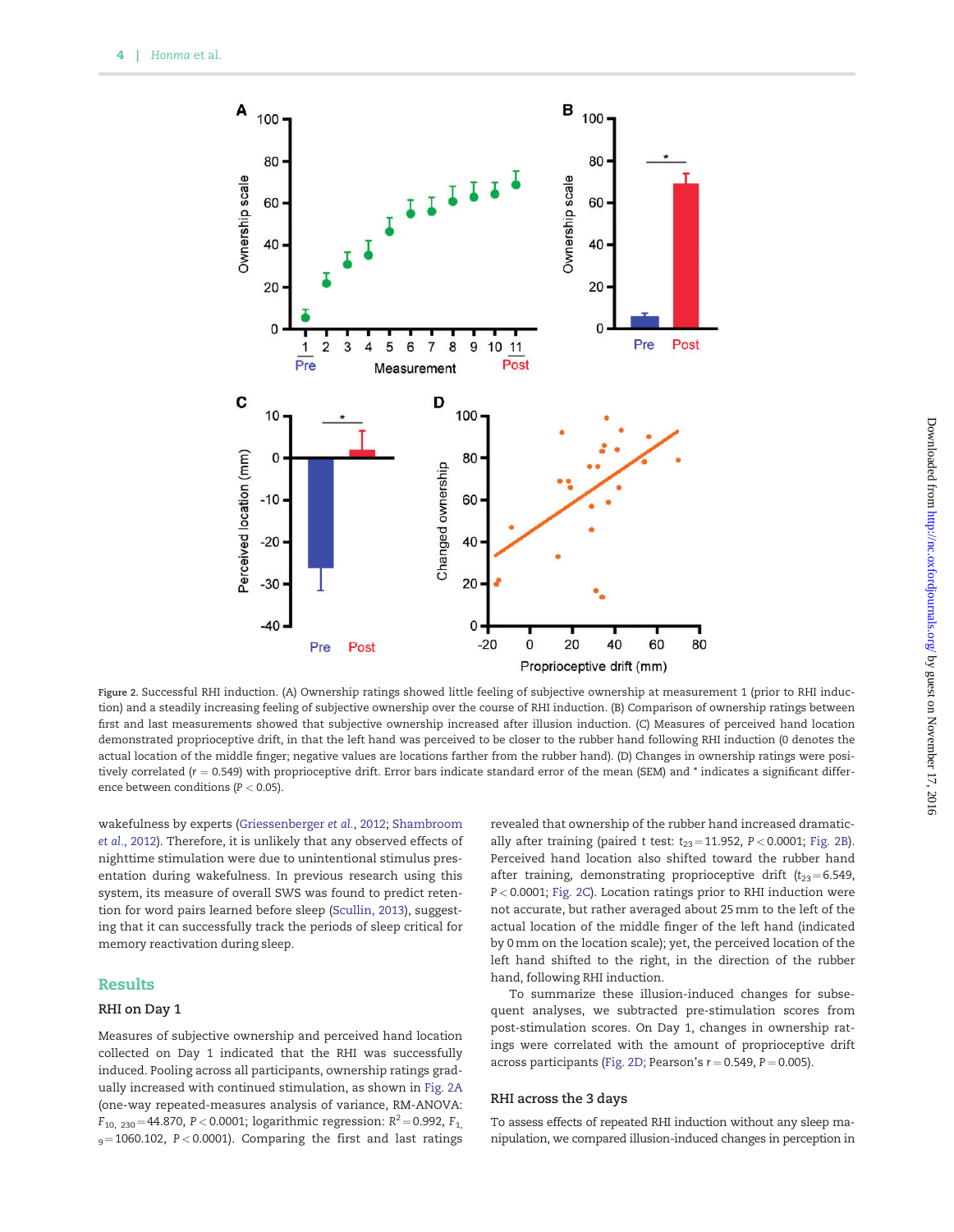<span id="page-4-0"></span>the no-sound condition across the 3 days of testing. Proprioceptive drift decreased across days (one-way RM-ANOVA:  $F_{2, 14} = 5.586$ , P = 0.016; linear trend:  $F_{1, 7} = 9.299$ , P = 0.019) from a mean drift of  $28.8 \text{ mm}$  (within-subjects  $SEM = 3.1$ ) on Day 1, to 19.8 mm (2.6) on Day 2, and to 12.0 mm (5.3) on Day 3. However, as shown in Fig. 3A, these decreases were accompanied by an overall shift in the perceived location of the hand toward the rubber hand across days (two-way RM-ANOVA; main effect of day:  $F_{2, 14} = 3.868$ ,  $P = 0.046$ ; linear trend:  $F_{1, 7} = 5.044$ ,  $P = 0.060$ ).

By contrast, illusion-induced changes in ownership ratings did not differ across days ( $F_{2, 14}$  = 1.475, P = 0.262). Further, as shown in Fig. 3B, there were no differences across days in overall ratings of perceived ownership ( $F_{2, 14}$  = 0.230, P = 0.798).

#### RHI enhanced by TMR

To assess effects of TMR on the RHI, we compared proprioceptive drift and ownership change scores after a night with TMR with associated-sound cues during sleep versus a night with novel-sound cues during sleep. Within-subject comparisons were possible because participants in the TMR-1 and TMR-2 groups received both conditions, either TMR first or TMR second in a crossover design. To ensure that within-subjects comparisons were appropriate, we first verified that there were no order effects (drift:  $F_{1, 14} = 0.074$ , P = 0.790; ownership:  $F_{1, 14} = 0.035$ ,  $P = 0.855$ ) or interactions between order and stimulation type (drift:  $F_{1, 14} = 0.228$ , P = 0.640; ownership:  $F_{1, 14} = 0.094$ , P = 0.764). To assess the effects of the sleep interventions with reference to a neutral baseline, we also compared the no-sound condition to the TMR and novel-sound conditions on Days 2 and 3. Separate comparisons were made for data from each day because collapsing across days would partially conflate betweensubjects variance in the TMR groups with within-subjects variance across days in the no-sound group.

[Figure 4](#page-5-0) shows a summary of indices of proprioceptive drift and subjective ownership of the rubber hand in each condition (for daily scores for each treatment group, see below; [Fig. 5](#page-5-0)). As shown in [Fig. 4A,](#page-5-0) pairwise comparisons revealed enhanced proprioceptive drift in the TMR condition. Specifically, proprioceptive drift was larger for the TMR condition compared to the novel-sound condition ( $t_{15}$  = 4.954, P = 0.0001); larger for the TMR condition compared to the no-sound condition (Day 2:  $t_{14}$  = 2.905, P = 0.012; Day 3:  $t_{14}$  = 2.888, P = 0.012; unpaired t tests) and not different between the novel-sound condition and the no-sound condition (Day 2:  $t_{14} = 1.507$ ,  $P = 0.154$ ; Day 3:  $t_{14} = 0.377$ ,  $P = 0.711$ ).

[Figure 4B](#page-5-0) shows that there was a greater ownership change from pre to post RHI induction in the TMR condition than in the novel sound condition ( $t_{15}$ =5.022, P < 0.0001). TMR procedures thus systematically influenced results for this measure as for the proprioceptive drift measure. However, there were no significant differences between the TMR condition and the nosound condition (Day 2:  $t_{14} = 0.096$ , P = 0.925; Day 3:  $t_{14} = 0.780$ ,  $P = 0.448$ ) or the novel-sound and no-sound conditions (Day 2:  $t_{14}$  = 1.281, P = 0.221; Day 3:  $t_{14}$  = 1.778, P = 0.095). Therefore, it is unclear whether the observed difference between the TMR and novel-sound conditions was due to a TMR-based increase in illusion strength, a decrease in illusion strength due to stimulation with novel sounds, or both.

To better discriminate between these interpretations, we compared subjects' changed ownership scores following each type of sleep stimulation to their scores on Day 1. This analysis was justified because we observed no differences in changed ownership scores across days due to repeated stimulation alone



Figure 3. Behavioral performance for RHI across days, based on data from the condition in which no sounds were presented during sleep. (A) The illusion of proprioceptive drift was demonstrated each day, but there was also a steady shift across days toward locations closer to the rubber hand (more positive). (B) Subjective ownership of the rubber hand was similar across days, each day showing enhanced ownership following RHI induction. Error bars indicate standard error of the mean (SEM).

(Fig. 3A). However, a similar analysis would not be justified for proprioceptive drift because it would be contaminated by decreases in proprioceptive drift observed across days (Fig. 3B). Ownership changes were smaller following novel-sound stimulation (mean = 43.750) than they were on Day 1 ( $M = 60.313$ ;  $t_{15}$  = 2.800, P = 0.014), which did not differ significantly from scores after TMR stimulation ( $M = 59.625$ ;  $t_{15} = 0.172$ ,  $P = 0.866$ ). These results suggest that illusion-induced changes in ownership ratings decreased following sleep stimulation with novels sounds.

Prior to our sleep interventions, self-reported changes in ownership were found to correlate with proprioceptive drift scores across all subjects ([Fig. 2D](#page-3-0)). To test whether the observed effects of sleep stimulation affected this correlation, we compared correlations on Day 1 (TMR-1 and TMR-2 subjects only,  $n = 16$ ;  $r = 0.542$ ,  $P = 0.030$ ) with those observed after each type of stimulation. Changes in ownership were no longer correlated with proprioceptive drift after either novel-sound stimulation  $(r = -0.311, P = 0.241)$  or TMR  $(r = -0.103, P = 0.704)$ . The correlation coefficient following novel-sound stimulation was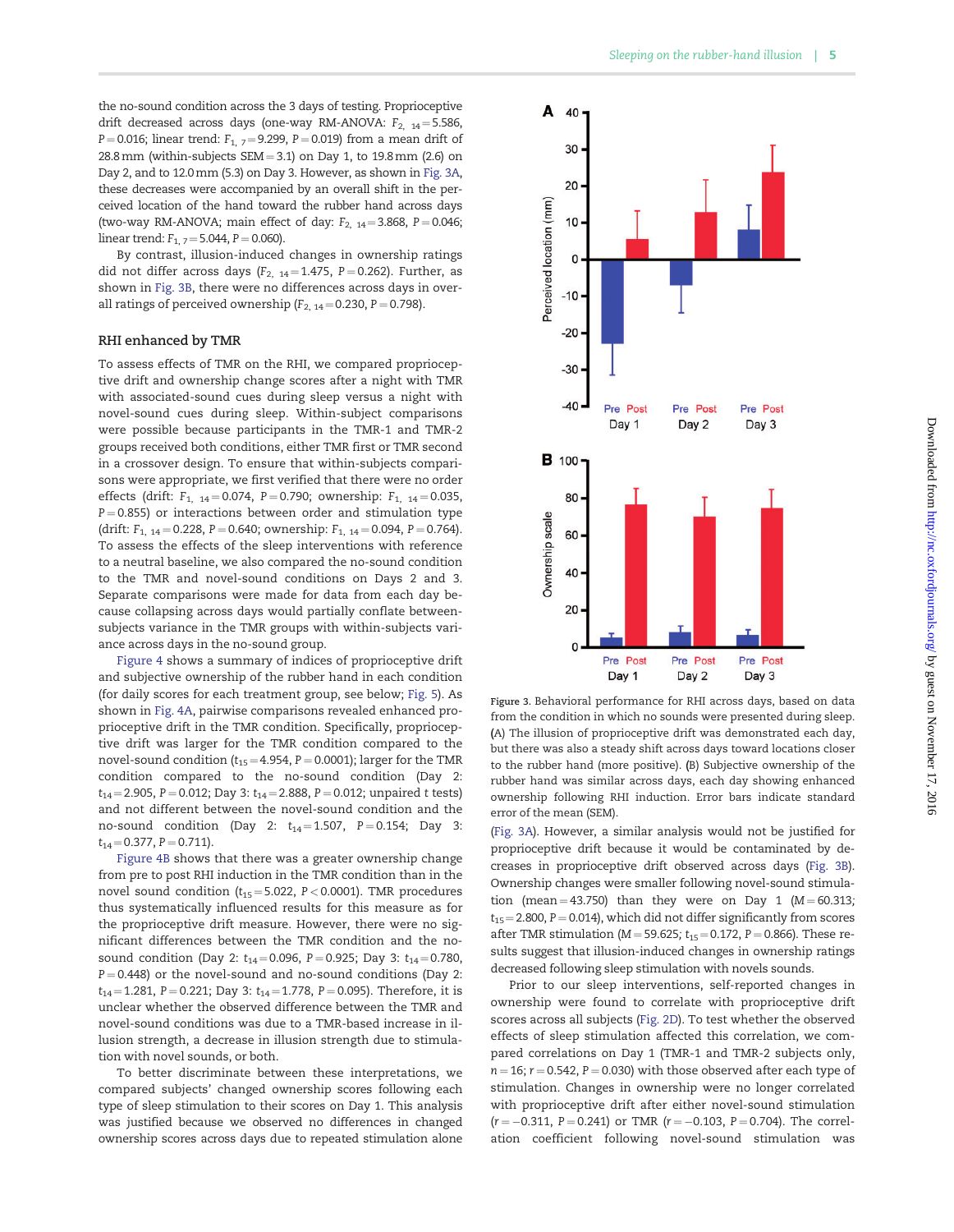<span id="page-5-0"></span>

Figure 4. Effects of auditory stimulation during sleep on the RHI performed the next day. Stimulation-induced changes were apparent in (A) perceived hand location and (B) bodily ownership of the rubber hand. Error bars indicate the SEM and \* indicates a significant difference between conditions (P < 0.05). Between-subject comparisons against the no-sound condition involved two separate statistical tests for Day 2 and Day 3 (see text). In those cases, the \* indicates that both tests were significant. For the no-sound condition, the average and SEM across both Day 2 and 3 are shown for visualization purposes.



Figure 5. Results from all three groups shown separately for each day. The TMR-1 group received the TMR sound on the first night and the novel sound on the second night. The TMR-2 group received the novel sound on the first night and the TMR sound on the second night. Error bars indicate the SEM and  $*$  indicates a significant difference between conditions ( $P < 0.05$ ).

significantly smaller than that found on Day 1 ( $z = 2.648$ ,  $P = 0.008$ ; two-tailed; approach described by [Raghunathan](#page-8-0) et al., [1996\)](#page-8-0). The difference between the Day 1 and post-TMR correlation coefficients was marginal ( $z = 1.950$ ,  $P = 0.051$ ). These results suggest that the positive correlation between the two illusion metrics decreased following either type of overnight stimulation. By contrast, correlations within the no-sound group ( $n = 8$ ) decreased gradually across days (Day 1:  $r = 0.602$ ,  $P = 0.114$ ; Day 2:  $r = 0.440$ ,  $P = 0.276$ ; Day 3:  $r = 0.345$ ,  $P = 0.403$ ) and did not differ significantly between days (Day 1 vs Day 2: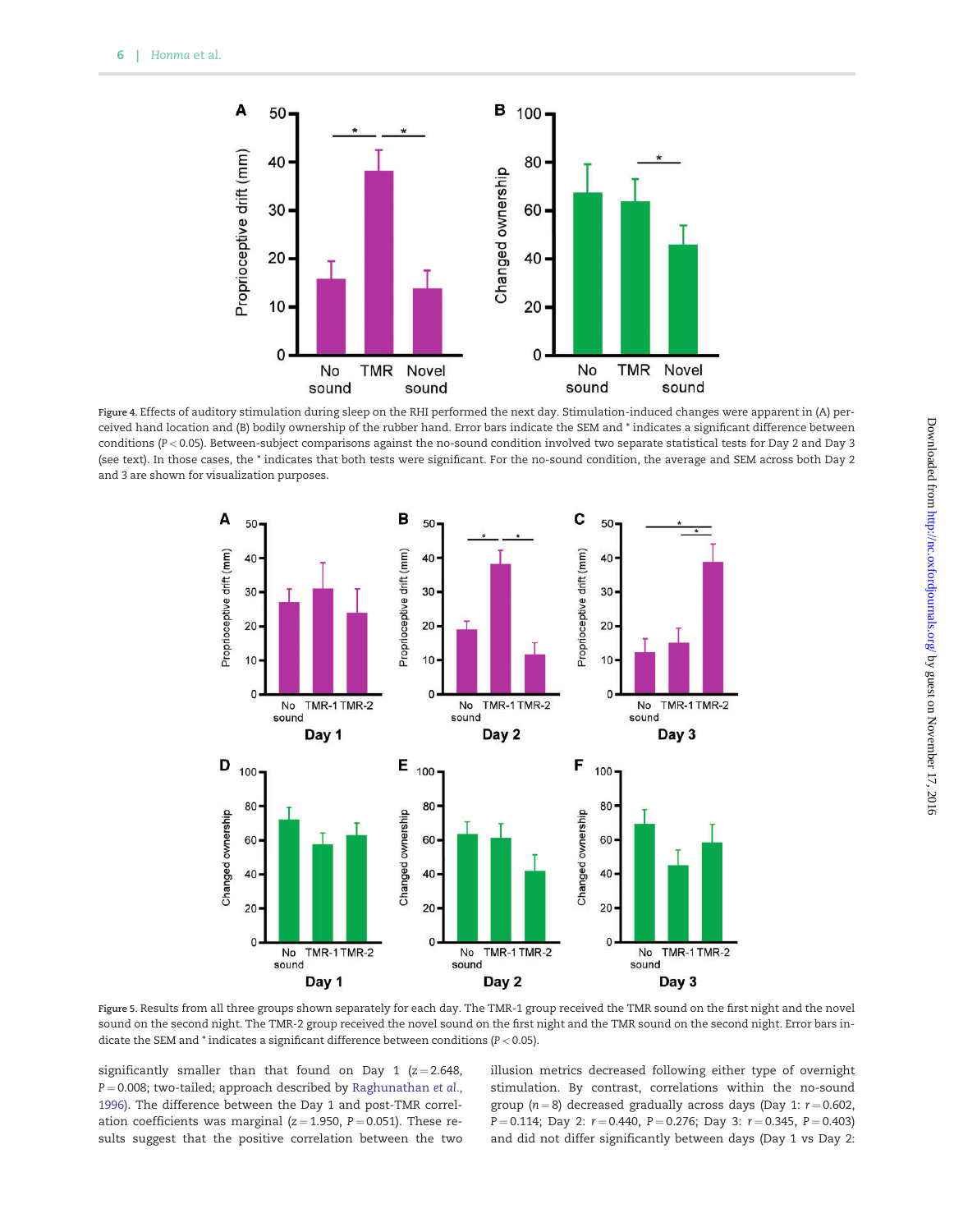$z = 0.364$ , P  $= 0.716$ ; Day 1 vs Day 3:  $z = 0.535$ , P  $= 0.592$ ). As would be expected, statistical power for these correlations was generally weaker than the correlation based on data pooled across all participants ([Fig. 2D](#page-3-0)). Whereas the subgroup results provide only tentative evidence due to small sample size, they are consistent with the hypothesis that TMR and novel-sound stimulation affected the RHI in a measurement-specific manner that disrupted the correlation between proprioceptive drift and feeling of ownership.

Finally, correlations were calculated to determine whether the magnitude of any of the changes in the two tests across subjects were associated with the number of sounds administered during sleep the previous night (which would also reflect the amount of SWS). One significant correlation was found (Fig. 6), in that a greater amount of proprioceptive drift on the day after TMR was associated with a larger number of sounds administered (Pearson's  $r_{14} = 0.498$ , P = 0.049). Proprioceptive drift was not correlated with number of sounds in the novel-sound condition, and ownership was not correlated with number of sounds in either the TMR condition or the novel-sound condition (P values > 0.464). The number of sounds administered during sleep in the TMR condition ranged from 279 to 1225. A similar number of sounds was presented in the TMR condition (mean  $= 724$ ,  $SEM = 65.1$ ) and the novel-sound condition (mean = 695, SEM = 72.8;  $t_{15} = 0.352$ , P = 0.730). Given that the number of sounds delivered in this procedure corresponds closely to the amount of SWS detected, these results showed that amount of SWS did not differ between the TMR and novel-sound conditions.

# **Discussion**

Auditory stimulation during sleep altered body perception in the RHI, as indexed by two standard measures. Both proprioceptive drift and the feeling of bodily ownership for the rubber hand were stronger after TMR during sleep than they were after sleep stimulation with a sound not associated with RHI induction. Because these two conditions were tightly matched in all ways except for the associative meaning of the sounds presented during sleep, these results provide intriguing evidence for a causal role of sleep-dependent reactivation in plasticity of body perception.

The experiment was particularly powerful due to withinsubject comparisons in a crossover design with the tight experimental control of all relevant factors. Sixteen participants received TMR during SWS with the same sound used during induction of the RHI. Measures obtained on the day after TMR were compared to measures obtained on the day after a very similar sleep manipulation, except that the sound presented was not linked with the RHI. Yet, the order of conditions was counterbalanced, and the two sounds were counterbalanced across conditions such that the specific physical characteristics of the sounds could not produce any systematic effects with regard to the comparison between the TMR and novel-sound conditions.

We also included a separate group of participants who did not receive auditory stimulation during sleep, which provided baseline measures of the RHI across 3 days [\(Fig. 3](#page-4-0)). Across-group comparisons thus allowed us to assess whether observed effects were due to TMR-based reinforcement of the altered body representation or to disruption of that representation due to stimulation with an unassociated sound. Proprioceptive drift was significantly larger after TMR compared to the no-sound condition, suggesting that TMR reinforced prior visuo-



Figure 6. Correlation between proprioceptive drift and the number of sounds during SWS in the TMR condition ( $n = 16$ ). Proprioceptive drift was positively correlated with the number of sounds during SWS.

proprioceptive recalibration. In contrast, illusion-induced changes in ownership were similar following TMR and in the no-sound condition. Rather, it appears that sleep stimulation with novel sounds weakened subsequent ownership induction. Thus, our results suggest that TMR with RHI-associated sounds increased subsequent proprioceptive drift in the RHI, while stimulation with unassociated sounds decreased the feeling of ownership for the rubber hand.

This dissociation may be partially attributable to a neural dissocation between the functional subsystems underlying each component of the illusion. The RHI and bodily selfattribution in general rely on a network of frontoparietal cortical areas that support distinct perceptual components of the experience of embodiment [\(Zeller](#page-9-0) et al., 2011). Whereas activity in posterior parietal cortex (PPC) is associated with the integration or reconciliation of multisensory information about body position, activity in ventral premotor cortex (PMv) is associated with the feeling of bodily ownership itself ([Makin](#page-8-0) et al., 2008). For example, transcranial magnetic stimulation over the inferior parietal lobule prior to RHI induction disrupts proprioceptive drift while leaving feelings of bodily ownership unaffected [\(Kammers](#page-8-0) et al., 2008). By contrast, activity in PMv, but not in PPC, is correlated with the intensity of the feeling of ownership during the RHI ([Ehrsson](#page-8-0) et al., 2004; [Brozzoli](#page-7-0) et al., 2012) and full-body ownership illusions ([Petkova](#page-8-0) et al., 2011). These independent functional associations between regional activation and perception possibly enable distinct changes in perceived ownership and visuo-proprioceptive calibration (e.g., [Rohde](#page-8-0) et al.[, 2011\)](#page-8-0).

Proprioceptive drift may have been uniquely susceptible to TMR-based enhancements because the same posterior parietal areas implicated in visuo-proprioceptive recalibration during the RHI also form a major hub of a posterior corticalhippocampal network (Vann and Albasser, 2011; [Ranganath and](#page-8-0) [Ritchey, 2012\)](#page-8-0), with functional and anatomical connectivity mediated by connections with retrosplenial and parahippocampal cortex ([Mesulam](#page-8-0) et al., 1977; [Cavada and Goldman-Rakic,](#page-7-0) [1989;](#page-7-0) Kahn et al.[, 2008\)](#page-8-0). Because TMR is thought to strengthen particular memories by encouraging hippocampal-cortical dialogue with particular neural ensembles [\(Born and Wilhelm,](#page-7-0) [2011;](#page-7-0) [Oudiette and Paller, 2013\)](#page-8-0), the brain areas that are most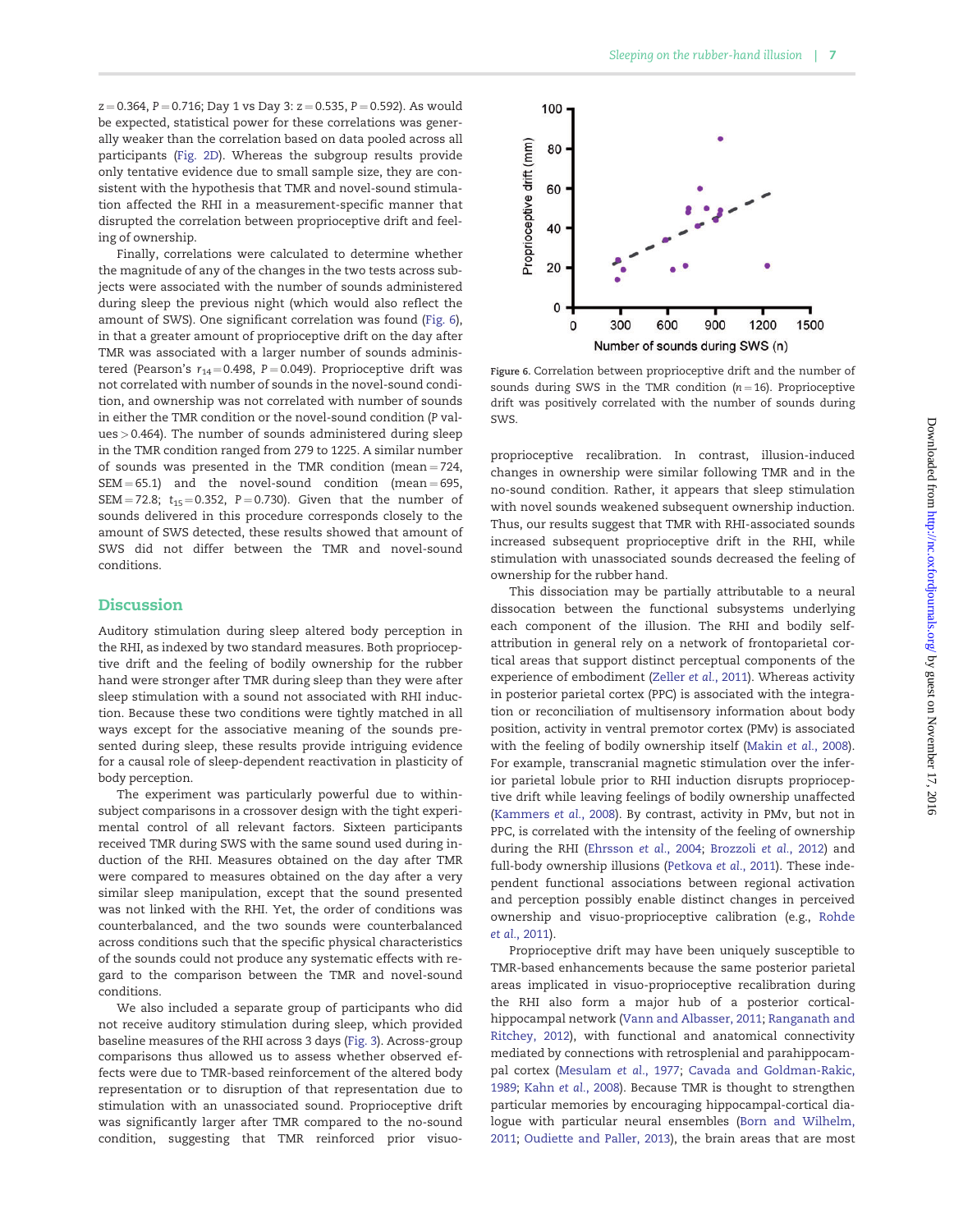<span id="page-7-0"></span>closely connected with the hippocampus may also be the most susceptible to TMR.

By contrast, hippocampal connections with the frontal lobe do not include connections to the PMv or associated frontal operculum [\(Schmahmann and Pandya, 2009](#page-8-0)). Whereas multisensory neurons in both the PPC and PMv likely integrated the simultaneous visual, tactile, and auditory information presented during RHI induction ([Graziano](#page-8-0) et al., 2004; [Schlack](#page-8-0) et al., 2005), auditory stimulation during sleep may have only been sufficient to reactivate this integrated representation across a relatively short pathway. During normal RHI stimulation, PPC activity is observed as soon as stimulation begins, whereas PMv activity only emerges later, when the illusion of bodily ownership emerges [\(Ehrsson](#page-8-0) et al.[, 2004;](#page-8-0) [Makin](#page-8-0) et al., 2008). During sleep, auditory reactivation may have been sufficient to reproduce RHI-like PPC activity, but not to the point of bringing about the subsequent effects in PMv. Further research is needed to clarify which cortical areas may be most susceptible to TMR during sleep.

The negative effects of novel-sound stimulation on subsequent feelings of ownership most likely reflect disruption of spontaneously occurring sleep-dependent consolidation. Because the novel sounds would not have been associated with any competing body representation, it is unlikely that they weakened subsequent self-attribution toward the rubber hand by reinforcing an alternative body representation. Rather, it is more plausible that stimulation with novel sounds interrupted naturally occurring consolidation of the altered body representation by inducing consolidation of other arbitrarily associated memories. Importantly, there was no difference in the amount of SWS detected during the novel sound and associated sound conditions, suggesting that this effect was not due to interruptions of SWS.

Conclusions from this study must be made in the context of possible limitations. First, in lieu of traditional sleep staging based on full polysomnography, we used an automated system that classified sleep stages on the basis of signals recorded from a forehead montage. This system had the advantage of sleep taking place in each individual's normal sleeping environment, avoiding the downsides of a sleep laboratory, but with the disadvantage of lower-quality electrophysiological data. Given that prior assessments showed that 3–5% of epochs scored as wakefulness by experts were scored by this sort of system as SWS, it remains possible that some small percentage of the sounds presented to participants in our study could have been presented during wakefulness. Nevertheless, it is highly unlikely that a small number of sounds presented during wakefulness could have produced the observed effects. Second, our study, being exploratory in nature, suffered from a somewhat small sample size. Yet, the primary within-subjects effects of interest were large enough to be detected with high confidence. Still, replication and further investigation will prove valuable in validating this potentially promising line of research.

In total, our results suggest that auditory stimulation during sleep can modulate perceptual proclivity toward novel body representations. Sounds associated with the body representation evoked within a particular sensory context (i.e., RHI induction) increased the visuo-proprioceptive recalibration required to adapt to that sensory context when it was subsequently reinstated. This type of learning may reflect a process similar to the learning of body representations that are optimized for particular sensorimotor contexts, such as tool use. For example, monkeys that do not naturally use tools can learn over the course of weeks to integrate tools into neural representations of the body [\(Maravita and Iriki, 2004](#page-8-0)). In humans, this type of learning may contribute to the development of specialized body representations for more complex tasks, such as driving an automobile. Future research should examine whether TMR can accelerate or strengthen the learning of body representations that are optimized for particular sensorimotor skills. Based on our findings with the RHI, we speculate that memory reactivation during natural sleep is a fundamental contributor to this general type of body-image learning over the long term.

# Data Availability

Data for this article are available on request.

# Acknowledgments

We gratefully acknowledge support from US National Science Foundation Grant BCS-1461088, US National Institutes of Health Grant T32-NS047987, and and a Grantin-Aid for Challenging Exploratory Research (24650142) from the Japan Society for the Promotion of Science. M.H. was a beneficiary of a resident grant from the Japanese Society of Sleep Research.

### Supplementary data

[Supplementary data](http://nc.oxfordjournals.org/lookup/suppl/doi:10.1093/nc/niw020/-/DC1) is available at Neuroscience of Consciousness Journal online.

Conflict of interest statement. None declared.

#### **References**

- Andersen RA. Inferior parietal lobule function in spatial perception and visuomotor integration. In: Plum F, Mountcastle VB, Geiger SR (eds), The Handbook of Physiology. Section I: The Nervous System Volume V. Higher Functions of the Brain Part 2. Bethesda, MD: American Physiological Society, 1987, 483–518.
- Antony JW, Gobel EW, O'hare JK et al. Cued memory reactivation during sleep influences skill learning. Nat Neurosci 2012; 15: 1114–6. [http://doi.org/10.1038/nn.3152.](http://doi.org/10.1038/nn.3152)
- Blanke O. Multisensory brain mechanisms of bodily self-consciousness. Nat Rev Neurosci 2012; 13: 556–71. [http://doi.org/10.](http://doi.org/10.1038/nrn3292) [1038/nrn3292](http://doi.org/10.1038/nrn3292).
- Born J, Wilhelm I. System consolidation of memory during sleep. Psychol Res 2011; 76: 192–203. [http://doi.org/10.1007/s00426-](http://doi.org/10.1007/s00426-011-0335-6) [011-0335-6](http://doi.org/10.1007/s00426-011-0335-6).
- Botvinick M, Cohen J. Rubber hands "feel" touch that eyes see. Nature 1998; 391: 756. [http://doi.org/10.1038/35784.](http://doi.org/10.1038/35784)
- Brozzoli C, Gentile G, Ehrsson HH. That's near my hand! Parietal and premotor coding of hand-centered space contributes to localization and self-attribution of the hand. J Neurosci 2012; 32: 14573–82.<http://doi.org/10.1523/JNEUROSCI.2660-12.2012>.
- Buysse DJ, Reynolds CF III, Monk TH et al. The Pittsburgh sleep quality index: A new instrument for psychiatric practice and research. Psychiatry Research 1989; 28: 193–213. [https://doi.org/](https://doi.org/10.1016/0165-1781(89)90047-4) [10.1016/0165-1781\(89\)90047-4.](https://doi.org/10.1016/0165-1781(89)90047-4)
- Cavada C, Goldman-Rakic PS. Posterior parietal cortex in rhesus monkey: I. Parcellation of areas based on distinctive limbic and sensory corticocortical connections. J Comp Neurol 1989; 287: 393–421.<http://doi.org/10.1002/cne.902870402>.
- Cellini N, McDevitt EA, Ricker AA et al. Validation of an automated wireless system for sleep monitoring during daytime naps. Behav Sleep Med 2015; 13: 157–68. [http://doi.org/10.1080/](http://doi.org/10.1080/15402002.2013.845782) [15402002.2013.845782.](http://doi.org/10.1080/15402002.2013.845782)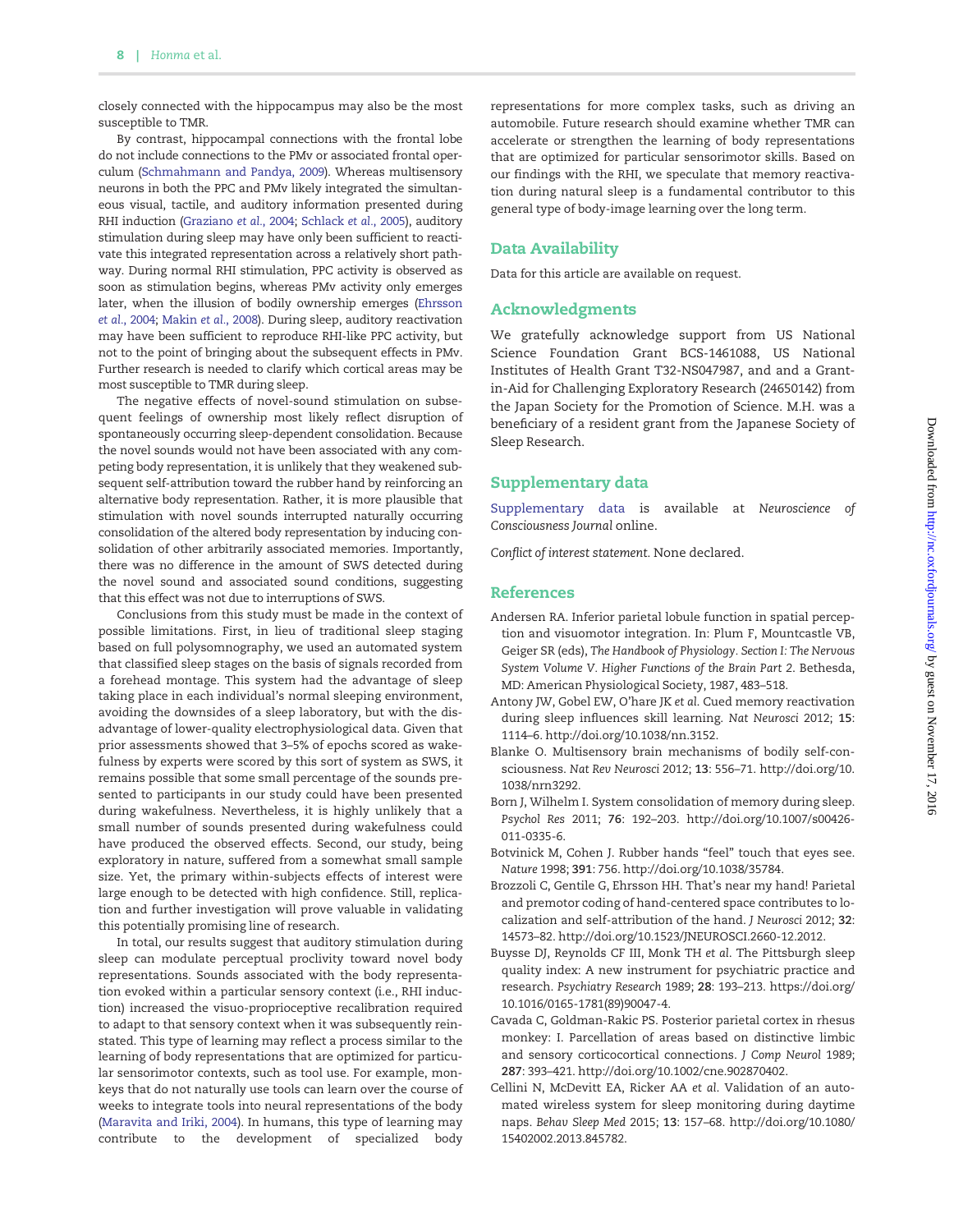- <span id="page-8-0"></span>Chen L, Vroomen J et al. Intersensory binding across space and time: A tutorial review. Attention, Perception, & Psychophysics 2013; 75: 790–811.<https://doi.org/10.3758/s13414-013-0475-4>.
- Creery JD, Oudiette D, Antony JW et al. Targeted memory reactivation during sleep depends on prior learning. Sleep 2015; 38: 755–63. [http://doi.org/10.5665/sleep.4670.](http://doi.org/10.5665/sleep.4670)
- Diekelmann S, Born J. The memory function of sleep. Nat Rev Neurosci 2010; 11: 114–26. [http://doi.org/10.1038/nrn2762.](http://doi.org/10.1038/nrn2762)
- Dominici N, Daprati E, Nico D et al. Changes in the limb kinematics and walking-distance estimation after shank elongation: evidence for a locomotor body schema? J Neurophysiol 2009; 101: 1419–29. [http://doi.org/10.1152/jn.91165.2008.](http://doi.org/10.1152/jn.91165.2008)
- Ehrsson HH. The concept of body ownership and its relation to multisensory integration. In: Stein BE (ed.), The New Handbook of Multisensory Processing, 1 edn. Cambridge, MA: The MIT Press, 2012, 775–92.
- Ehrsson HH, Spence C, Passingham RE. That's my hand! Activity in premotor cortex reflects feeling of ownership of a limb. Science 2004; 305: 875–77. [http://doi.org/10.1126/science.1097011.](http://doi.org/10.1126/science.1097011)
- Fischer S, Born J. Anticipated reward enhances offline learning during sleep. J Exp Psychol Learn Mem Cog 2009; 35: 1586–93. <http://doi.org/10.1037/a0017256>.
- Franchak JM, Adolph KE. Gut estimates: pregnant women adapt to changing possibilities for squeezing through doorways. Atten Percept Psycho 2013; 76: 460–72. [http://doi.org/10.3758/](http://doi.org/10.3758/s13414-013-0578-y) [s13414-013-0578-y](http://doi.org/10.3758/s13414-013-0578-y).
- Fuentemilla L, Miró J, Ripollés P et al. Hippocampus-dependent strengthening of targeted memories via reactivation during sleep in humans. Curr Biol 2013; 23: 1769–75. [http://doi.org/10.](http://doi.org/10.1016/j.cub.2013.07.006) [1016/j.cub.2013.07.006](http://doi.org/10.1016/j.cub.2013.07.006).
- Graziano MSA, Botvinick MM. How the brain represents the body: insights from neurophysiology and psychology. In: Prinz W., Hommel B. (eds), Common Mechanisms in Perception and Action, Attention and Performance XIX, Oxford/New York: Oxford University Press, 2001.
- Graziano MSA, Gross CG, Taylor CSR et al. A system of multimodal areas in the primate brain. In Spence C. and Driver J (eds), Crossmodal Space and Crossmodal Attention. Oxford University Press, 2004, 51–67.
- Graziano MSA, Yap GS, Gross CG. Coding of visual space by premotor neurons. Science 1994; 266: 1054–7.
- Griessenberger H, Heib DPJ, Kunz AB et al. Assessment of a wireless headband for automatic sleep scoring. Sleep Breath 2012; 17: 747–52.<http://doi.org/10.1007/s11325-012-0757-4>.
- Honma M, Yoshiike T, Ikeda H et al. Sleep dissolves illusion: sleep withstands learning of visuo-tactile-proprioceptive integration induced by repeated days of rubber hand illusion training. PLoS ONE 2014; 9: e85734.<http://doi.org/10.1371/journal.pone.0085734>.
- Hu X, Antony JW, Creery JD et al. Unlearning implicit social biases during sleep. Science 2015; 348: 1013–15. [http://doi.org/](http://doi.org/10.1126/science.aaa3841) [10.1126/science.aaa3841](http://doi.org/10.1126/science.aaa3841).
- Ishak S, Franchak JM, Adolph KE. Perception–action development from infants to adults: perceiving affordances for reaching through openings. J Exp Child Psychol 2014; 117: 92–105. [http://doi.org/10.1016/j.jecp.2013.09.003.](http://doi.org/10.1016/j.jecp.2013.09.003)
- Ivanenko YP, Dominici N, Daprati E et al. Locomotor body scheme. Hum Mov Sci 2011; 30: 341–51. [http://doi.org/10.1016/j.](http://doi.org/10.1016/j.humov.2010.04.001) [humov.2010.04.001.](http://doi.org/10.1016/j.humov.2010.04.001)
- Kahn I, Andrews-Hanna JR, Vincent JL et al. Distinct cortical anatomy linked to subregions of the medial temporal lobe revealed by intrinsic functional connectivity. J Neurophysiol 2008; 100: 129–39. [http://doi.org/10.1152/jn.00077.2008.](http://doi.org/10.1152/jn.00077.2008)
- Kammers MPM, Verhagen L, Dijkerman HC et al. Is this hand for real? Attenuation of the rubber hand illusion by transcranial

magnetic stimulation over the inferior parietal lobule. J Cog Neurosci 2008; 21: 1311–20.<http://doi.org/10.1162/jocn.2009.21095>.

- Lewis PA, Durrant SJ. Overlapping memory replay during sleep builds cognitive schemata. Trends Cog Sci 2011; 15: 343–51. <http://doi.org/10.1016/j.tics.2011.06.004>.
- Longo MR, Schüür F, Kammers MPM et al. What is embodiment? A psychometric approach. Cognition 2008; 107: 978–98. [https://](https://doi.org/10.1016/j.cognition.2007.12.004) [doi.org/10.1016/j.cognition.2007.12.004](https://doi.org/10.1016/j.cognition.2007.12.004).
- Makin TR, Holmes NP, Ehrsson HH. On the other hand: dummy hands and peripersonal space. Behav Brain Res 2008; 191: 1–10. <http://doi.org/10.1016/j.bbr.2008.02.041>.
- Maravita A, Iriki A. Tools for the body (schema). Trends Cog Sci 2004; 8: 79–86. [http://doi.org/10.1016/j.tics.2003.12.008.](http://doi.org/10.1016/j.tics.2003.12.008)
- Mesulam MM, Van Hoesen GW, Pandya DN et al. Limbic and sensory connections of the inferior parietal lobule (area PG) in the rhesus monkey: a study with a new method for horseradish peroxidase histochemistry. Brain Res 1977; 136: 393–414.
- O'Neill J, Pleydell-Bouverie B, Dupret D et al. Play it again: reactivation of waking experience and memory. Trends Neurosci 2010; 33: 220–9.<http://doi.org/10.1016/j.tins.2010.01.006>.
- Oudiette D, Antony JW, Creery JD et al. The role of memory reactivation during wakefulness and sleep in determining which memories endure. J Neurosci 2013; 33: 6672–8. [http://doi.org/10.](http://doi.org/10.1523/JNEUROSCI.5497-12.2013) [1523/JNEUROSCI.5497-12.2013.](http://doi.org/10.1523/JNEUROSCI.5497-12.2013)
- Oudiette D, Paller KA. Upgrading the sleeping brain with targeted memory reactivation. Trends Cog Sci 2013; 17: 142–9. [http://doi.](http://doi.org/10.1016/j.tics.2013.01.006) [org/10.1016/j.tics.2013.01.006.](http://doi.org/10.1016/j.tics.2013.01.006)
- Petkova VI, Björnsdotter M, Gentile G et al. From part- to wholebody ownership in the multisensory brain. Curr Biol 2011; 21: 1118–22. [http://doi.org/10.1016/j.cub.2011.05.022.](http://doi.org/10.1016/j.cub.2011.05.022)
- Raghunathan TE, Rosenthal R, Rubin DB. Comparing correlated but nonoverlapping correlations. Psychol Met 1996; 1: 178–83. [http://doi.org/10.1037/1082-989X.1.2.178.](http://doi.org/10.1037/1082-989X.1.2.178)
- Ramachandran VS, Hirstein W. The perception of phantom limbs: the D. O. Hebb lecture. Brain 1998; 121: 1603–30. [http://](http://doi.org/10.1093/brain/121.9.1603) [doi.org/10.1093/brain/121.9.1603.](http://doi.org/10.1093/brain/121.9.1603)
- Ranganath C, Ritchey M. Two cortical systems for memoryguided behaviour. Nat Rev Neurosci 2012; 13: 713–26. [http://doi.](http://doi.org/10.1038/nrn3338) [org/10.1038/nrn3338.](http://doi.org/10.1038/nrn3338)
- Recanzone GH. Rapidly induced auditory plasticity: The ventriloquism aftereffect. Proceedings of the National Academy of Sciences 1998; 95: 869–75. [https://doi.org/http://dx.doi.org/10.1073/](https://doi.org/http://dx.doi.org/10.1073/pnas.95.3.869) [pnas.95.3.869.](https://doi.org/http://dx.doi.org/10.1073/pnas.95.3.869)
- Rechtschaffen A, Kales A. A manual of standardized terminology, techniques and scoring system for sleep stages of human subjects. Brain Information Service/Brain Research Institute, University of California, 1968.
- Rogol AD, Clark PA, Roemmich JN. Growth and pubertal development in children and adolescents: effects of diet and physical activity. Am J Clin Nut 2000; 72: 521s–8s.
- Rohde M, Di Luca M, Ernst MO. The rubber hand illusion: feeling of ownership and proprioceptive drift do not go hand in hand. PLoS ONE 2011; 6: e21659. [http://doi.org/10.1371/journal.pone.](http://doi.org/10.1371/journal.pone.0021659) [0021659](http://doi.org/10.1371/journal.pone.0021659).
- Rudoy JD, Voss JL, Westerberg CE et al. Strengthening individual memories by reactivating them during sleep. Science 2009; 326: 1079–79.<http://doi.org/10.1126/science.1179013>.
- Schlack A, Sterbing-D'angelo SJ, Hartung K et al. Multisensory space representations in the macaque ventral intraparietal area. J Neurosci 2005; 25: 4616–25. [http://doi.org/10.1523/](http://doi.org/10.1523/JNEUROSCI.0455-05.2005) [JNEUROSCI.0455-05.2005](http://doi.org/10.1523/JNEUROSCI.0455-05.2005).
- Schmahmann J, Pandya D. Fiber Pathways of the Brain, 1 edn. Oxford: Oxford University Press, 2009.